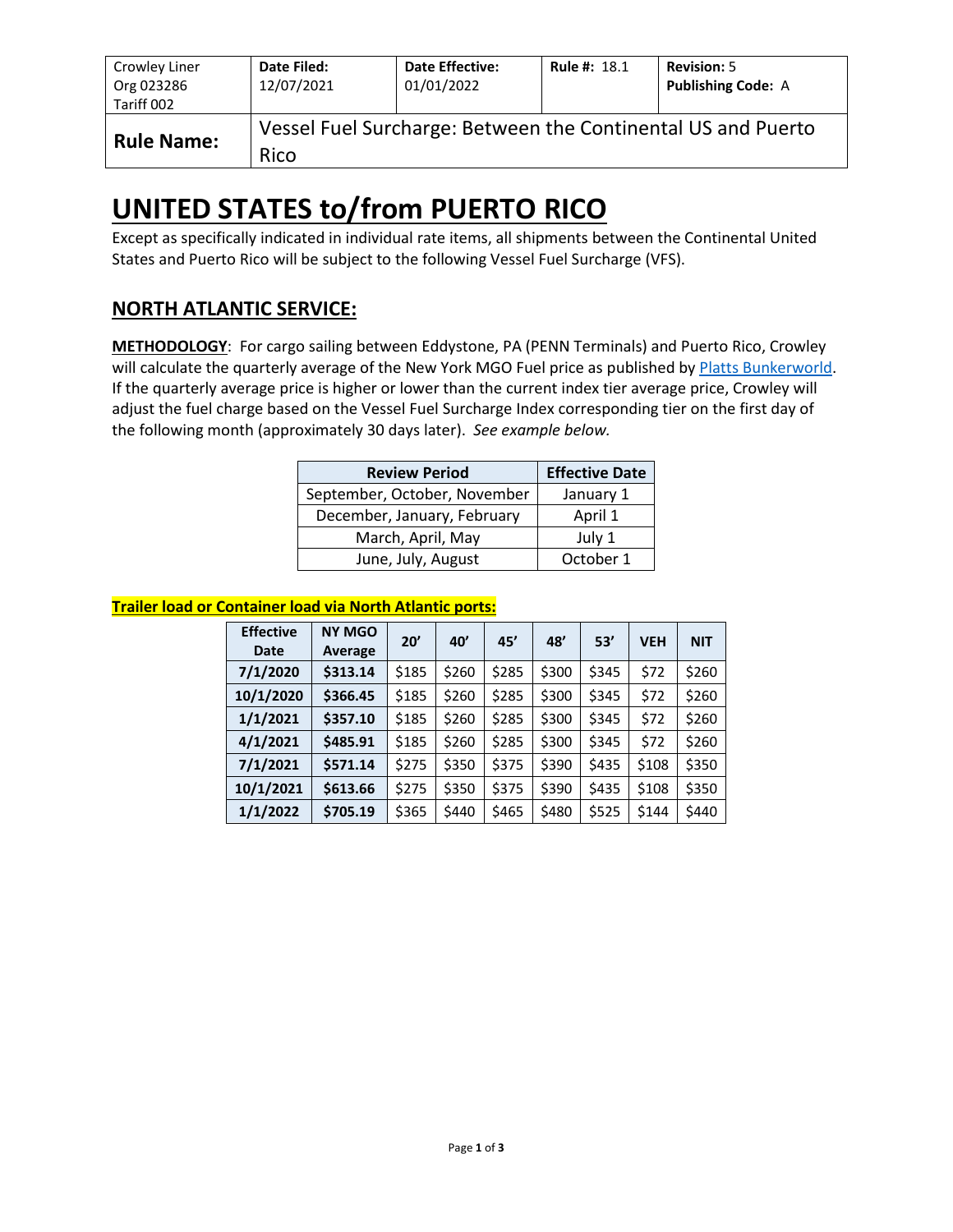| Crowley Liner<br>Org 023286<br>Tariff 002 | Date Filed:<br>12/07/2021 | <b>Date Effective:</b><br>01/01/2022 | <b>Rule #: 18.1</b> | <b>Revision: 5</b><br><b>Publishing Code: A</b>              |
|-------------------------------------------|---------------------------|--------------------------------------|---------------------|--------------------------------------------------------------|
| <b>Rule Name:</b>                         | Rico                      |                                      |                     | Vessel Fuel Surcharge: Between the Continental US and Puerto |

### **SOUTH ATLANTIC SERVICE:**

**METHODOLOGY**: For cargo sailing between Jacksonville, FL and Puerto Rico, Crowley will use a combination of two indexes to calculate the quarterly average. We will utilize New York MGO Fuel price as published b[y Platts Bunkerworld](http://www.bunkerworld.com/) and Henry Hub's Natural Gas (LNG) price as published by the U.S. [Energy Information Administration.](https://www.eia.gov/dnav/ng/hist/rngwhhdD.htm) The index will be weighted 85% LNG and 15% MGO.

Crowley will adjust the fuel based on the change in fuel price on a quarterly basis per the below:

| <b>Review Period</b>         | <b>Effective Date</b> |
|------------------------------|-----------------------|
| September, October, November | January 1             |
| December, January, February  | April 1               |
| March, April, May            | July 1                |
| June, July, August           | October 1             |

#### **Trailer load or Container load via South Atlantic ports:**

| <b>Effective</b><br><b>Date</b> | <b>NY MGO</b><br>Average                                                                              | <b>LNG</b><br>Average | 20'   | 40'   | 45'   | 48'   | 53'   | <b>VEH</b> | <b>NIT</b> |  |
|---------------------------------|-------------------------------------------------------------------------------------------------------|-----------------------|-------|-------|-------|-------|-------|------------|------------|--|
| 7/1/2020                        | \$313                                                                                                 | \$1.76                | \$185 | \$260 | \$285 | \$300 | \$345 | \$72       | \$260      |  |
| 10/1/2020                       | \$366.45                                                                                              | \$1.90                | \$185 | \$260 | \$285 | \$300 | \$345 | \$72       | \$260      |  |
| 1/1/2021                        | \$357.10                                                                                              | \$2.30                | \$262 | \$337 | \$362 | \$377 | \$422 | \$103      | \$337      |  |
|                                 | \$485.91                                                                                              | \$2.80                | \$338 | \$413 | \$438 | \$453 | \$498 | \$133      | \$413      |  |
| 4/1/2021                        | Removed 5 days from LNG average, as it increased the average to \$3.52, due to the 2021 winter storm. |                       |       |       |       |       |       |            |            |  |
| 7/1/2021                        | \$571.14                                                                                              | \$2.73                | \$313 | \$388 | \$413 | \$428 | \$473 | \$123      | \$388      |  |
| 10/1/2021                       | \$613.66                                                                                              | \$3.72                | \$348 | \$423 | \$448 | \$463 | \$508 | \$138      | \$423      |  |
| 1/1/2022                        | \$705.19                                                                                              | \$5.25                | \$489 | \$564 | \$589 | \$604 | \$649 | \$194      | \$564      |  |

#### **SOUTH ATLANTIC SERVICE CALCULATION**

| <b>CALCULATION STEPS:</b> |                                                                   |                                                                | <b>CALCULATION EXAMPLE:</b>                                      |        |       |       |       |       |       |            |            |  |
|---------------------------|-------------------------------------------------------------------|----------------------------------------------------------------|------------------------------------------------------------------|--------|-------|-------|-------|-------|-------|------------|------------|--|
| 1.                        | Calculate MGO Quarterly average                                   |                                                                | MGO Average: \$530/MT                                            |        |       |       |       |       |       |            |            |  |
|                           |                                                                   | MGO Corresponding Tier: \$500-\$559                            |                                                                  |        |       |       |       |       |       |            |            |  |
| 2.                        | Find the corresponding tier on the MGO index                      |                                                                | From                                                             | То     | 20'   | 40'   | 45'   | 48'   | 53'   | <b>VEH</b> | <b>NIT</b> |  |
|                           |                                                                   |                                                                | \$500                                                            | \$559  | \$230 | \$305 | \$330 | \$345 | \$390 | \$90       | \$305      |  |
| 3.                        | Multiply the 40' amount by 15% (round up)                         | MGO 40' $\rightarrow$ \$305 x 15% = \$45.75 $\rightarrow$ \$46 |                                                                  |        |       |       |       |       |       |            |            |  |
| 4.                        | Calculate the LNG Quarterly average                               | LNG Average: \$2.30/MMBTU                                      |                                                                  |        |       |       |       |       |       |            |            |  |
|                           |                                                                   |                                                                | LNG Corresponding Tier: \$2.26-\$2.50                            |        |       |       |       |       |       |            |            |  |
| 5.                        | Find the corresponding tier on the LNG index                      |                                                                | From                                                             | Тο     | 20'   | 40'   | 45'   | 48'   | 53'   | <b>VEH</b> | <b>NIT</b> |  |
|                           |                                                                   |                                                                | \$2.25                                                           | \$2.49 | \$235 | \$310 | \$335 | \$350 | \$395 | \$92       | \$310      |  |
| 6.                        | Multiply the 40' amount by 85% (round up)                         |                                                                | LNG 40' $\rightarrow$ \$310 x 85% = \$263.50 $\rightarrow$ \$264 |        |       |       |       |       |       |            |            |  |
| 7.                        | Add steps 3 and 6 together (round up)                             | $$46 + $264 = $310$                                            |                                                                  |        |       |       |       |       |       |            |            |  |
| 8.                        | Calculate the difference from step 7 to current<br>40' fuel level | \$310 - \$260 (CURRENT 40' LEVEL) = +\$50 for the 40' LEVEL    |                                                                  |        |       |       |       |       |       |            |            |  |
| 9.                        | Repeat for each equipment size or type                            |                                                                | Repeat for each equipment size or type                           |        |       |       |       |       |       |            |            |  |